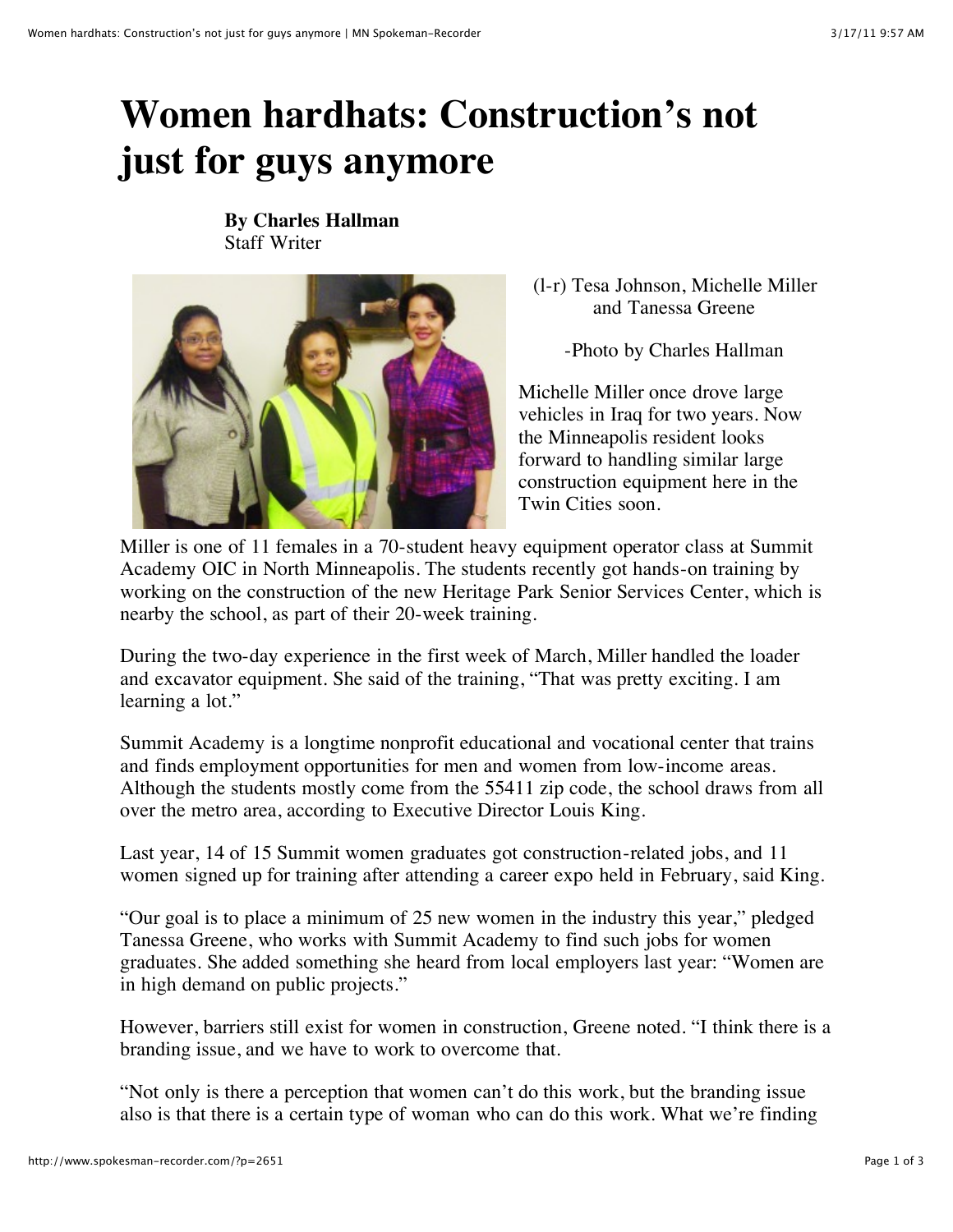is that the face of the women in the trades is really changing. Women come from all backgrounds."

Culture also is a barrier, said Greene. "Once these women get to the job site, there are some realities that they have to overcome just because they're women."

"What attracted me to this field is that there are not a lot of women," said Miller, who served in the military and was deployed to Iraq in 2005-06. Now that she's served her country — Miller said she was medically discharged — she's ready to work with heavy construction equipment here at home.

"I think I can bring a lot — I am a hard worker," she said proudly.

Women must be mentally tough to work construction jobs, said Greene. "You have to be a strong person, but you also have to be able to assert yourself, stand up for yourself, because that is one of the perceptions out there. A woman coming on the job site is going to be whining and complaining about every little thing like the weather conditions."

That mental preparation actually begins in training, according to King Summit Academy counselor Tesa Johnson said, "I think most of [the women students] are happy to be in the program. If they speak to being overwhelmed, it is because of the math. They really like their focus."

According to Greene, there is an estimated \$2.5 billon worth of construction projects in Minnesota planned for the next three years. "Louis and I sat down with the heads of the general construction organizations and negotiated partnerships.

My job has been to find the partners and negotiate placement commitments so that the graduates can have jobs," she said.

Green also said that females who work in the construction trades too often "are out there on their own." As a result, "We've organized an advisory committee of contractors, labor, unions, Ramsey County and the University of Minnesota," she explained. This committee will help develop a "network that supports the unique needs of women in the trades."

"The supports we identified that are needed are a focus group of Summit alumni women and journey-level women who have been in the trades for several years," Green continued. "The second component they are looking for is a forum where they can gather, meet, and share experiences and support each other. And the third is the development of someplace where they can get ongoing training."

The best construction job for most Summit Academy students is one located in the Twin Cities "that's stable…versus when it is in Hibbing, Minnesota," said King, adding that the ideal is a job lasting year-round as opposed to one "that starts in May and stops in October."